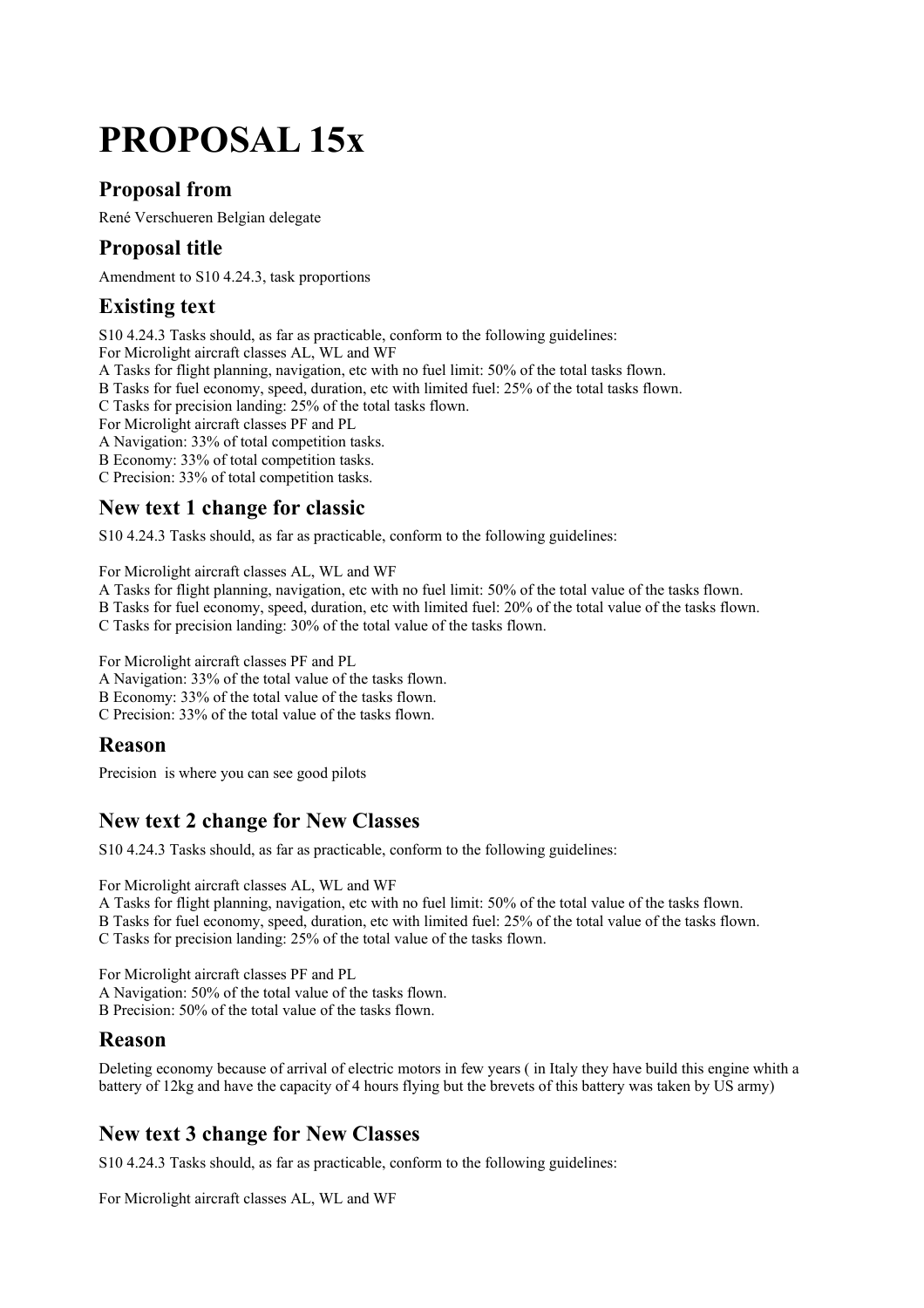A Tasks for flight planning, navigation, etc with no fuel limit: 50% of the total value of the tasks flown. B Tasks for fuel economy, speed, duration, etc with limited fuel: 25% of the total value of the tasks flown.

C Tasks for precision landing: 25% of the total value of the tasks flown.

For Microlight aircraft classes PF and PL A Navigation: 40% of the total value of the tasks flown.

B Economy: 20% of the total value of the tasks flown.

C Precision: 40% of the total value of the tasks flown.

#### **Reason**

If proposal 2 is not accepted, i suggest to decrease Economy for heavy pilots Precision must be more because of all possibility of task : précision landing, japanese Slalom, Chinese Slalom, Slow/fast, The four sticks, Clover leaf Slalom… Precision is mostly attractif for media.

#### **New text 4 change for New Classes**

S10 4.24.3 Tasks should, as far as practicable, conform to the following guidelines:

For Microlight aircraft classes AL, WL and WF

A Tasks for flight planning, navigation, etc with no fuel limit: 50% of the total value of the tasks flown.

B Tasks for fuel economy, speed, duration, etc with limited fuel: 25% of the total value of the tasks flown.

C Tasks for precision landing: 25% of the total value of the tasks flown.

For Microlight aircraft classes PF and PL

A Navigation: 30% of the total value of the tasks flown.

B Economy: 20% of the total value of the tasks flown.

C Precision: 50% of the total value of the tasks flown.

#### **Reason**

Precision must be more because of all possibility of task : précision landing, japanese Slalom, Chinese Slalom, Slow/fast, The four sticks, Clover leaf Slalom… Precision is mostly attractif for media.

#### **New text 5 change for New Classes**

S10 4.24.3 Tasks should, as far as practicable, conform to the following guidelines:

For Microlight aircraft classes AL, WL and WF

A Tasks for flight planning, navigation, etc with no fuel limit: 50% of the total value of the tasks flown. B Tasks for fuel economy, speed, duration, etc with limited fuel: 25% of the total value of the tasks flown. C Tasks for precision landing: 25% of the total value of the tasks flown.

For Microlight aircraft classes PF and PL

A Navigation: 30% of the total value of the tasks flown.

B Economy: 10% of the total value of the tasks flown.

C Precision: 60% of the total value of the tasks flown.

#### **Reason**

Precision must be more because of all possibility of task : précision landing, japanese Slalom, Chinese Slalom, Slow/fast, The four sticks, Clover leaf Slalom… Precision is mostly attractif for media.

Pure Economy or navigation with limited fuel avantage light pilots

### **Comments from S10 Sub Committee**

None at this time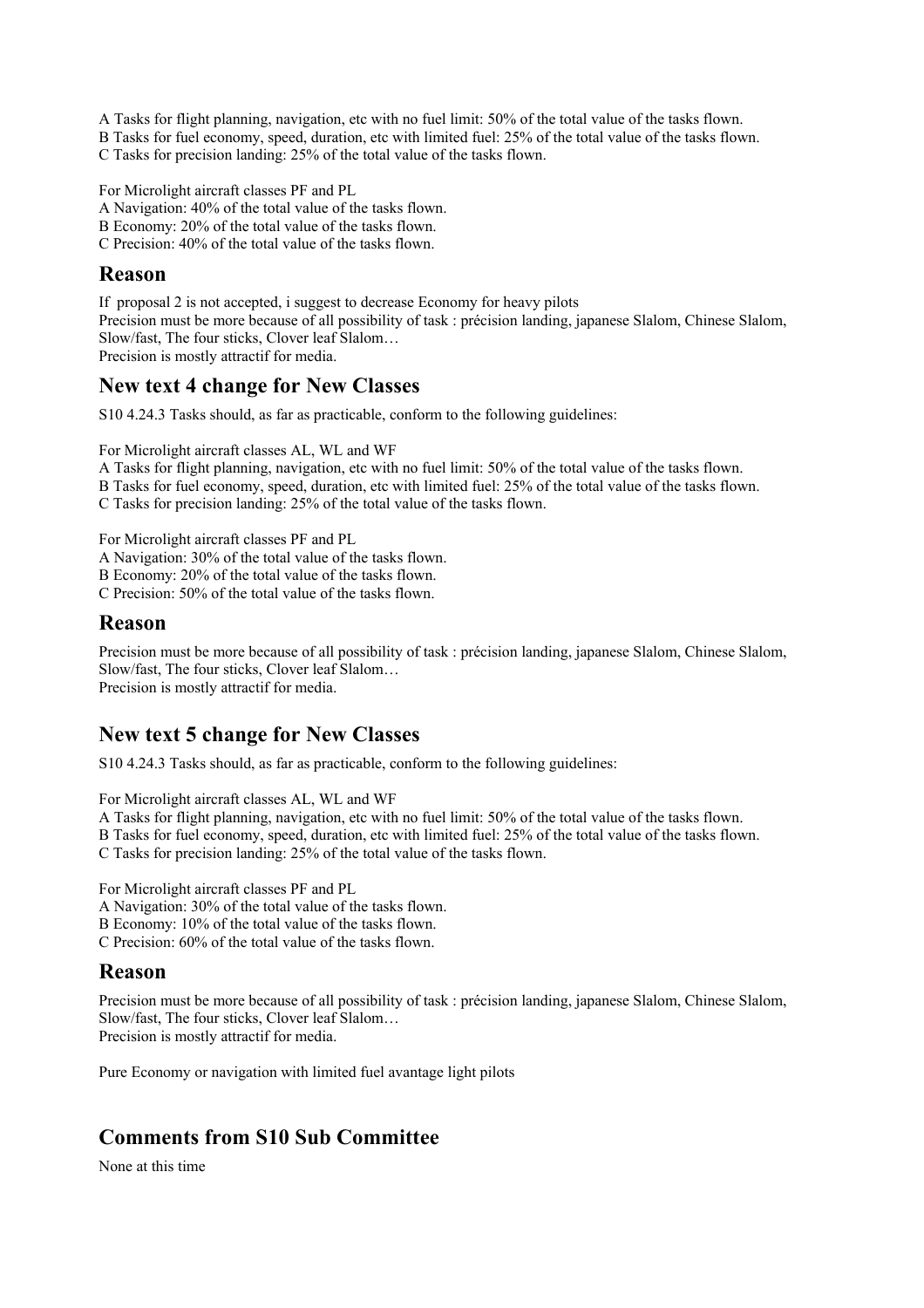#### **Comments from CIMA delegates**

None at this time

#### **CIMA decision**

ACCEPTED DENIED

**Proposal 15 X**1 **Proposal 15 X**2 **Proposal 15 X**3 **Proposal 15 X**4 **Proposal 15 X**5

# **PROPOSAL 20X**

#### **Proposal from**

René Verschueren Belgian Delegate

#### **Proposal title**

Number of stewards

#### **Existing text**

S10, 4.9.1 The organisers shall appoint not less than 3 stewards of 3 different nationalities excluding that of the organiser, except that in the event of a last minute failure to attend a replacement steward of any nationality and acceptable to the other stewards may be invited. Stewards must be able to speak a common language, preferably English and have extensive experience of international microlight or other FAI competitions. One steward should if possible be able to speak the language of the organisers.

S10 Annex 5, 3.1 APPOINTMENT AND QUALIFICATIONS

Requirements for stewards at events sanctioned by CIMA are defined in paragraph 4.9 of Section 10 as follows: The organisers shall appoint not less than 3 stewards of different nationalities excluding that of the organiser, except that, in the event of last-minute failure to attend, a replacement of any nationality, and acceptable to the other stewards, may be invited. Stewards must be able to speak a common language, preferably English, and have extensive experience of international microlight or other FAI competitions. One steward should, if possible, be able to speak the language of the organisers.

At least one steward shall be present at the championships site or contest area throughout all operational activities." (G.S. 4.3.4.2)

#### **New text**

#### **Proposal 20xa**

S10, 4.9.1 The organisers shall appoint not less than 2 stewards. If classic and new classes are competing in the same venue at the same time, there will be a minimum of 3 stewards.

All stewards will be of different nationalities excluding that of the organiser, except that in the event of a last minute failure to attend a replacement steward of any nationality and acceptable to the other stewards may be invited. Stewards must be able to speak a common language, preferably English, and have extensive experience of international microlight or other FAI competitions.

One steward should if possible be able to speak the language of the organisers.

S10 Annex 5: 3.1 APPOINTMENT AND QUALIFICATIONS

Requirements for stewards at events sanctioned by CIMA are defined in paragraph 4.9 of Section 10.

At least one steward shall be present at the championships site or contest area throughout all operational activities." (G.S. 4.3.4.2)

#### **Proposal 20xb**

S10, 4.9.1 The organisers shall appoint not less than 2 stewards. If classic and new classes are competing in the same venue at the same time, there will be a minimum of 3 stewards.

All stewards will be of different nationalities excluding that of the organiser, except that in the event of a last minute failure to attend a replacement steward of any nationality and acceptable to the other stewards may be invited. Stewards must be able to speak a common language, preferably English, and have extensive experience of international microlight or other FAI competitions.

One steward should if possible be able to speak the language of the organisers.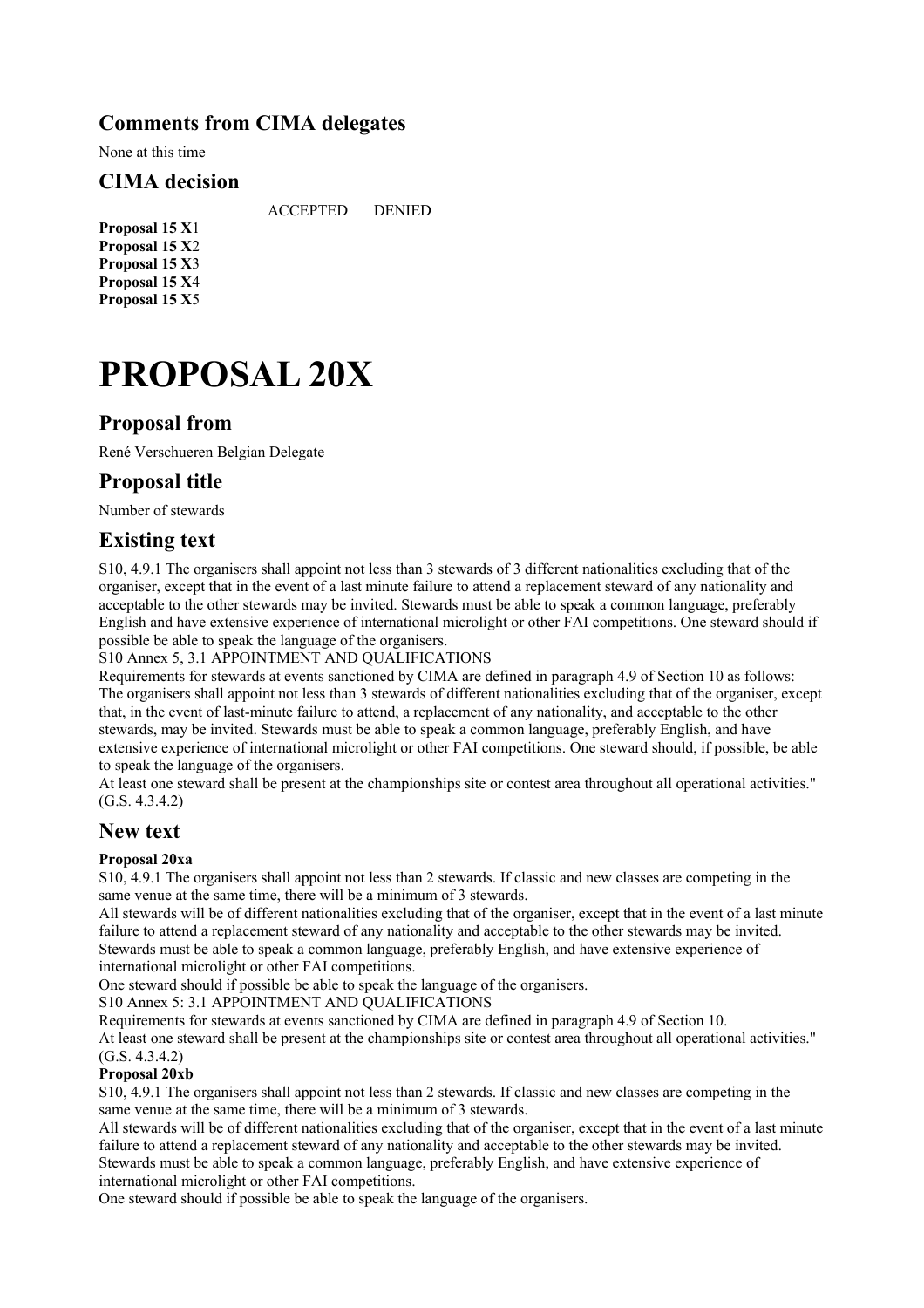One steward must be a pilot of the type of aircraft being flown in the championships preferably with experience as a competitor in that type at a continental level.

S10 Annex 5: 3.1 APPOINTMENT AND QUALIFICATIONS

Requirements for stewards at events sanctioned by CIMA are defined in paragraph 4.9 of Section 10. At least one steward shall be present at the championships site or contest area throughout all operational activities." (G.S. 4.3.4.2)

#### **Reason**

Idem like Spanish delegate but a continental will be enought ( i'm thinking about Roy Beisswenger from USA)

#### **Comments from S10 Sub Committee**

See also Proposal 32 ref. an amendment to the text on this same subject in S10 Annex 5.

#### **Comments from CIMA delegates**

None at this time

CIMA decision **Proposal 20Xa** ACCEPTED DENIED **Proposal 20Xb** ACCEPTED DENIED

# **PROPOSAL 24X**

#### **Proposal from**

René Verschueren Belgian Delegate

#### **Proposal title**

Editorial change. Move S10 4.5.6 and 4.5.7 to S10 4.29 (scoring).

# **Existing text**

S10 4.5.6 The team score shall be computed from the sum of the scores of the top three pilots of each country in each class in each task grouped together in:

- Classes AL1, AL2, WL1, and WL2

- Classes PL1 and PL2
- Class PF

S 10 4.5.7 The task score for which a pilot was disqualified shall not count for team scoring. Other valid tasks flown by this pilot are not affected.

#### **New text**

S10 4.29.3 The team score shall be computed from the sum of the scores of the top three pilots of each country in each class in each task grouped together in:

- Classes AL1, AL2, WL1, and WL2

- Classes PL1 and PL2

- Classes PF1 and PF2

S 10 4.29.4 The task score for which a pilot was disqualified shall not count for team scoring. Other valid tasks flown by this pilot are not affected.

#### **Reason**

Just a variant of the spanish proposition

#### **Comments from S10 Sub Committee**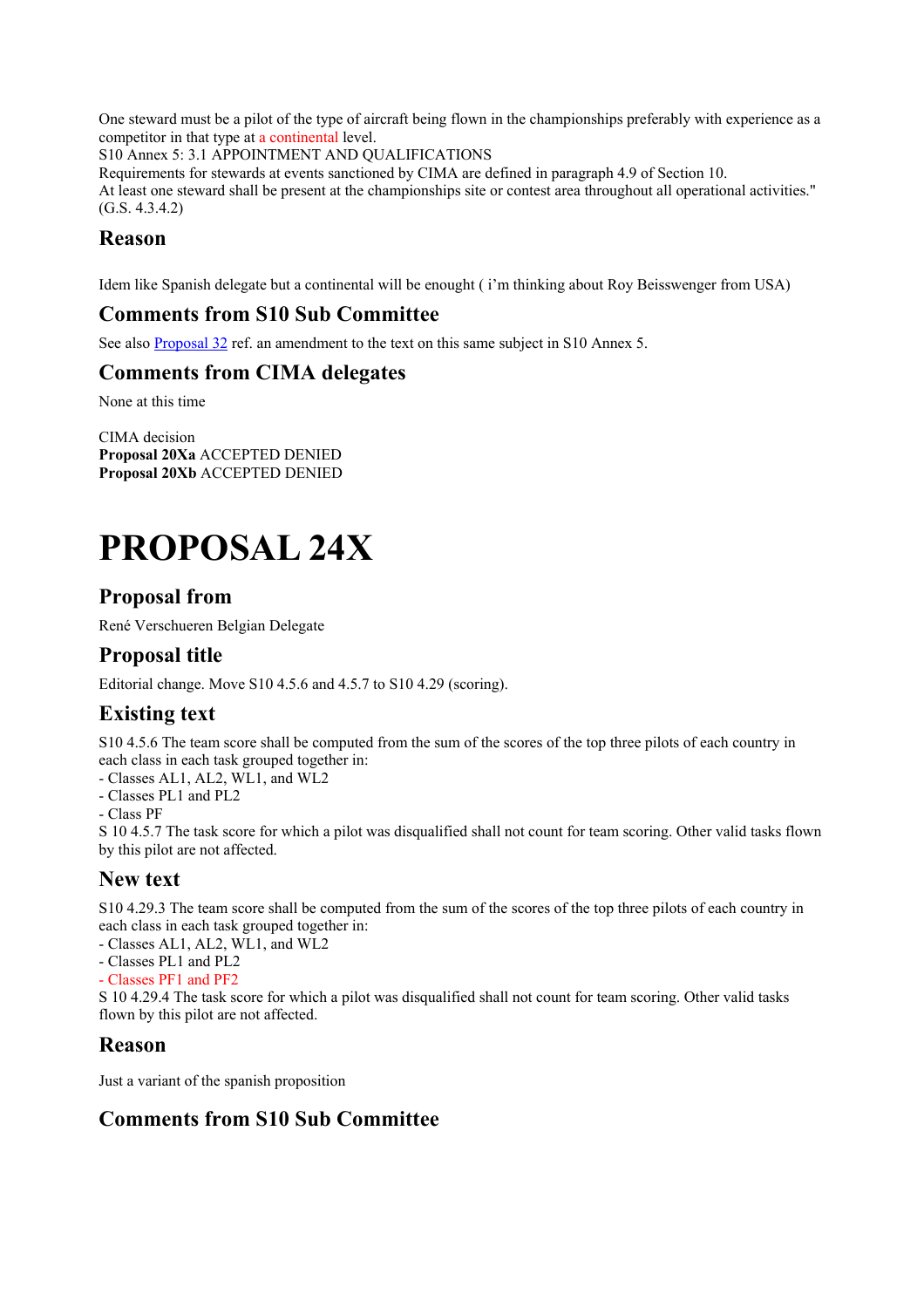#### **Comments from CIMA delegates**

None at this time

**CIMA decision Proposal 24X** ACCEPTED DENIED

# **PROPOSAL 2X**

### **Proposal from**

René Verschueren Belgian delegate

#### **Proposal title**

Deleting S10, Annex 6. For all competition

**Existing text** 

All the annexe for competition

**New text** 

None

#### **Reason**

You have now GPS in a clock, you may have glasses whith video, a camera could be inside a stylo ( offen used on motorbike competition)…

All new electronical may be connected by hertzian or lazer or...

Marchals could not control every body or you must ask to make a 'nudist' championschip…

#### **Comments from S10 Sub Committee**

None at this time

#### **Comments from CIMA delegates**

None at this time

#### **CIMA decision**

**Proposal 2X** ACCEPTED DENIED

# **PROPOSAL 7X**

### **Proposal from**

René Verschueren Belgian Delegate

#### **Proposal title**

Improve the description of ground markers in the local regulations

# **Existing text**

S10 An 3, 1.12.4 GATES, TURNPOINTS AND MARKERS Gates are normally a straight line 250m wide perpendicular to the briefed track. Gates may be:

- Known gates. Their position and height to be crossed will be briefed.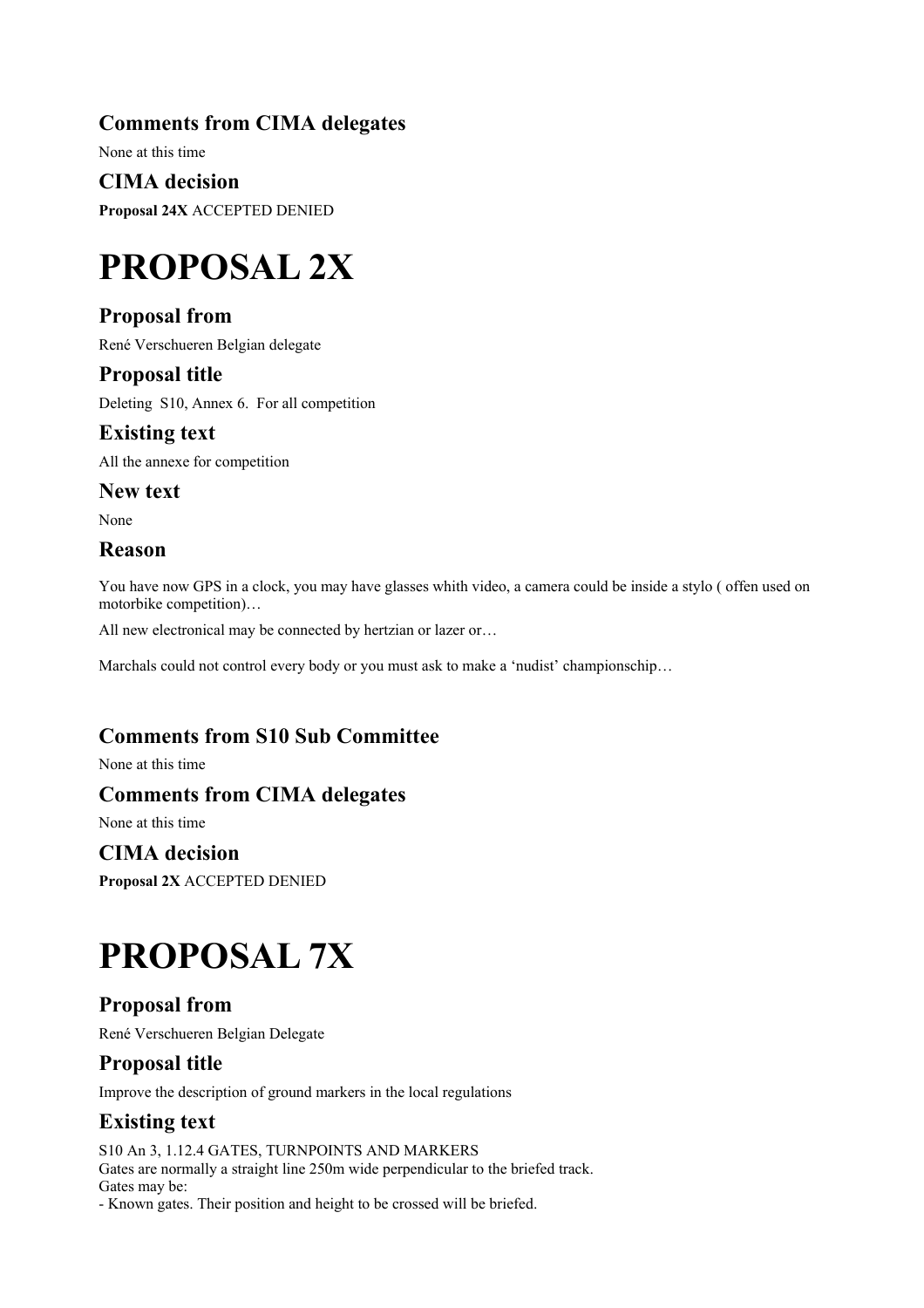- Hidden gates. The height to be kept along the sections of the course where they are situated will be briefed. Proof of passing a gate and it's timing will be by Marshals report or GNSS flight recorder evidence, as briefed. Control points may be: A geographical point, a ground marker, a landing marker or a kicking stick. Control points may be:

- Known control (turn) points. Their position and description will be briefed.

- Hidden control points. The track along which they will be found and their description will be briefed.

Proof of reaching a control point may be:

- by photography
- by the competitor recording the symbol and position on the declaration sheet
- by a Marshall's report.
- by flight recorder evidence

The precise requirements will be described in the Task Description.

#### **New text**

#### S10 An 3, 1.12.4 GATES, TURNPOINTS AND MARKERS

Gates are normally a straight line 250m wide perpendicular to the briefed track. Gates may be:

- Known gates. Their position and height to be crossed will be briefed.

- Hidden gates. The height to be kept along the sections of the course where they are situated will be briefed.

Proof of passing a gate and it's timing will be by Marshals report or GNSS flight recorder evidence, as briefed. Control points may be: A geographical point, a ground marker, a landing marker or a kicking stick.

Ground marker size, colour and shape must be pre-declared by the organiser. Each must be at least (0.75m X 1m) in its smallest dimension and of a colour and shape not easily confused with existing features on the ground or any other marker in the catalogue. In Case of marking on field min largest is 1m

Control points may be:

- Known control (turn) points. Their position and description will be briefed.

- Hidden control points. The track along which they will be found and their description will be briefed.

Proof of reaching a control point may be:

- by photography

- by the competitor recording the symbol and position on the declaration sheet
- by a Marshall's report.
- by flight recorder evidence

The precise requirements will be described in the Task Description.

#### **Reason**

This WE i've make as Director of course our Belgian Championschip and peopel can see this at 150m high (letters where  $1mX$  75 cm) but only marked on street. Orange Painting is the best...

No dubt if the mark are letters oriented on North. So if you see a N and you mark a Z, you mist the gate… ( same with W an M  $)$ 

#### **Comments from S10 Sub Committee**

None at this time

#### **Comments from CIMA delegates**

None at this time

**CIMA decision** 

**Proposal 7X** ACCEPTED DENIED

# **PROPOSAL EX**

#### **Proposal from**

René Verschueren Belgian Delegate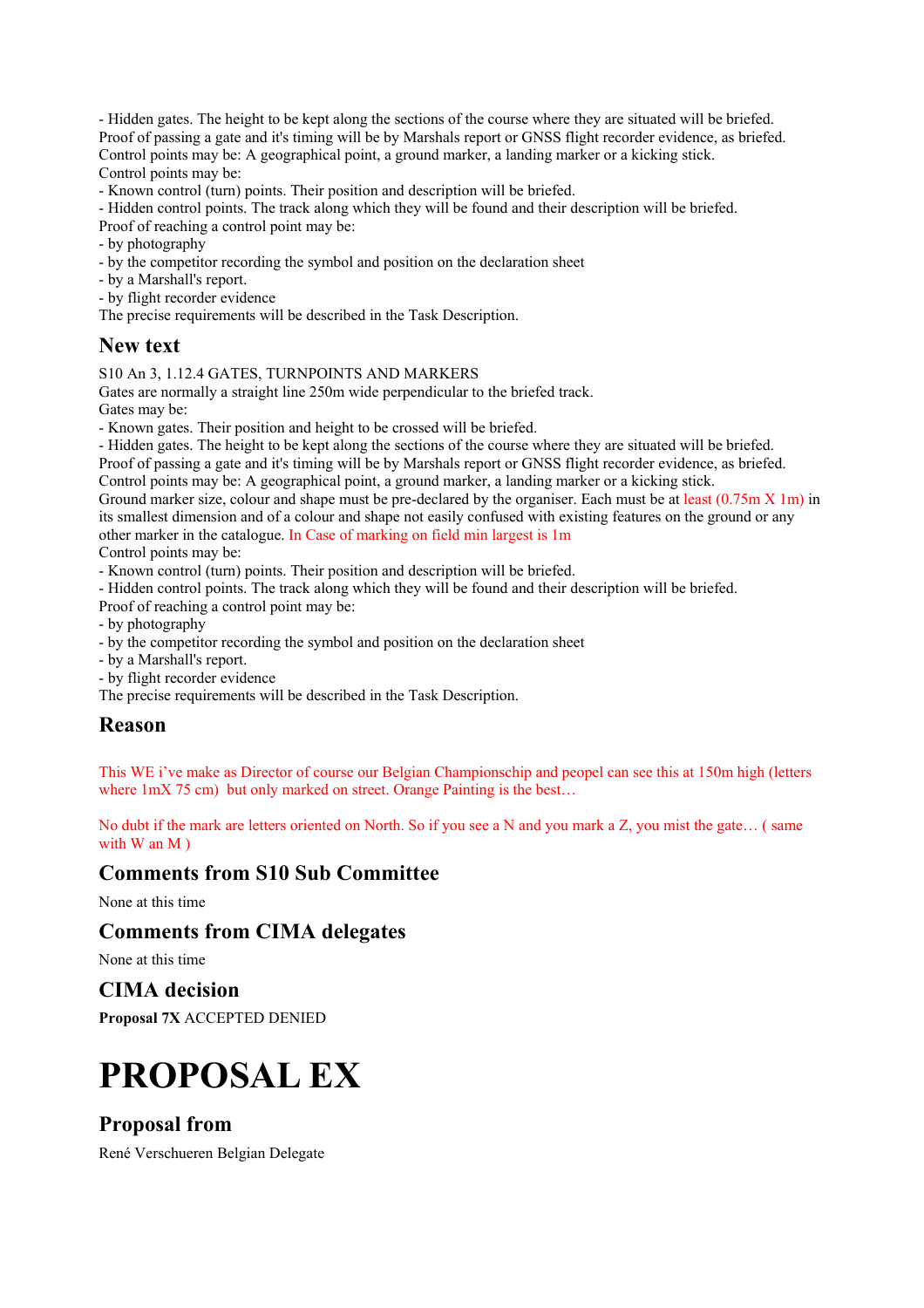### **Proposal title**

Annex 4 S 10 2 B 11 Economy to respect the weight of pilots

Annex 4 S 10 3 B 11 Economy to respect the weight of pilots

### **Existing text**

Not at this moment

#### **New text**

If all competitors recive 4 liters or 6 or 8 for PF1 If all competitors recive 8 liters or 12 or 16 for PF2 If all competitors recive 4 liters or 6 or 8 for PL1 If all competitors recive 8 liters or 12 or 16 for PL2

For all economy task the scoring will be :

Best pilot (  $pilot+co-pilot$ ) = Kg b Kg  $\overline{M}$  = Kg of Heavy pilot ( or pilot + co-pilot) – Kg light pilot ( or pilot + co-pilot)  $Kg$  pilot =  $Kgp$  $Rc$ = Rest of centiliters= rest in the fuel tank Scoring=  $((Kg m / Kg b) X Kgp) X rel (or km) (X Scoring) or (Xscoring reduce on 1000)$ 

#### **Reason**

I'm sure it's more reasonabel to give more fuel ( except for the longer distance whith limited fuel ) So the competitor could land in safety ( eaven if a heavier pilot need 4 liters / Hours ) It was accepted on the Classical Eurpéan Championship this year ( minimu 45 minute fuel for safety )

More facilities for refueling , you don't need to have a empty carburator, only cheking the tank.

#### **Comments from S10 Sub Committee**

None at this time

#### **Comments from CIMA delegates**

None at this time

#### **CIMA decision**

| Proposal XXX 1              | <b>ACCEPTED DENIED</b>                                         |
|-----------------------------|----------------------------------------------------------------|
| Proposal XXX 1 a            | All in red accepted ACCEPTED DENIED                            |
| Proposal XXX 1b             | only red 1 is accepted ACCEPTED DENIED                         |
| Proposal XXX 1 c            | only red 2 is accepted ACCEPTED DENIED                         |
| Proposal XXX 1d             | only red 3 is accepted ACCEPTED DENIED                         |
| Proposal XXX 1 e            | only red 4 is accepted ACCEPTED DENIED                         |
| Proposal XXX 1f             | only red 1and 2 is accepted ACCEPTED DENIED                    |
| Proposal XXX 1g<br>h, i, j, | only red or a combination who will is accepted ACCEPTED DENIED |
| Proposal XXX 2              | only in black is accepted ACCEPTED DENIED                      |

# **PROPOSAL XXX**

#### **Proposal from**

René Verschueren Belgian Delegate